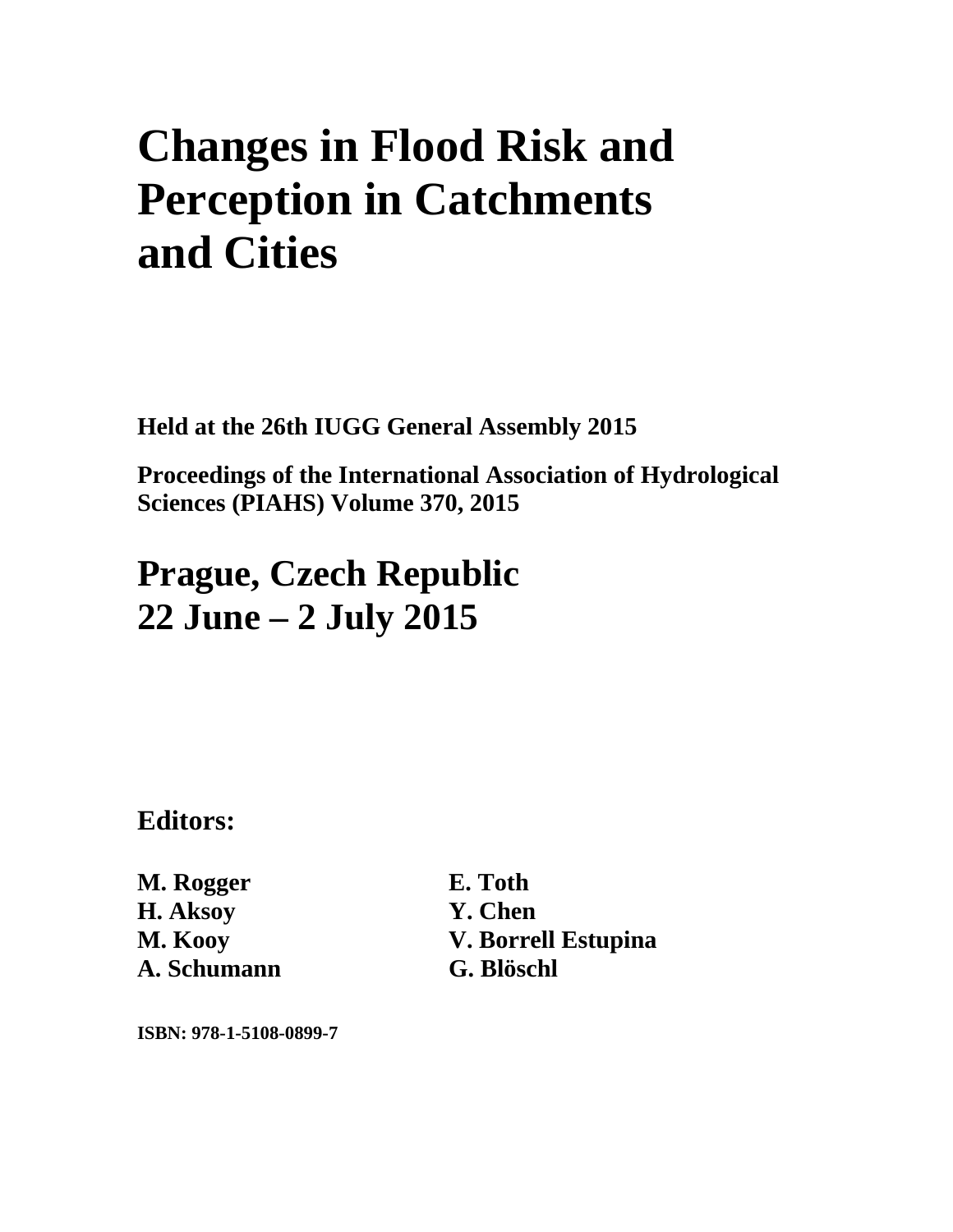**Printed from e-media with permission by:** 

Curran Associates, Inc. 57 Morehouse Lane Red Hook, NY 12571



**Some format issues inherent in the e-media version may also appear in this print version.** 

The copyright of any article is retained by the author(s) and distributed under the Creative Commons Attribution 3.0 license. http://creativecommons.org/licenses/by/3.0/ Unless otherwise stated, associated published material is distributed under the same license. The original work can be found online at:

http://www.proc-iahs.net/370/index.html

Printed by Curran Associates, Inc. (2015)

International Association of Hydrological Sciences Centre for Ecology and Hydrology Wallingford, Oxfordshire OX10 8BB UK

Phone: 441 491 692 442 Fax: 441 491 692 448

http://iahs.info/

#### **Additional copies of this publication are available from:**

Curran Associates, Inc. 57 Morehouse Lane Red Hook, NY 12571 USA Phone: 845-758-0400 Fax: 845-758-2634 Email: curran@proceedings.com Web: www.proceedings.com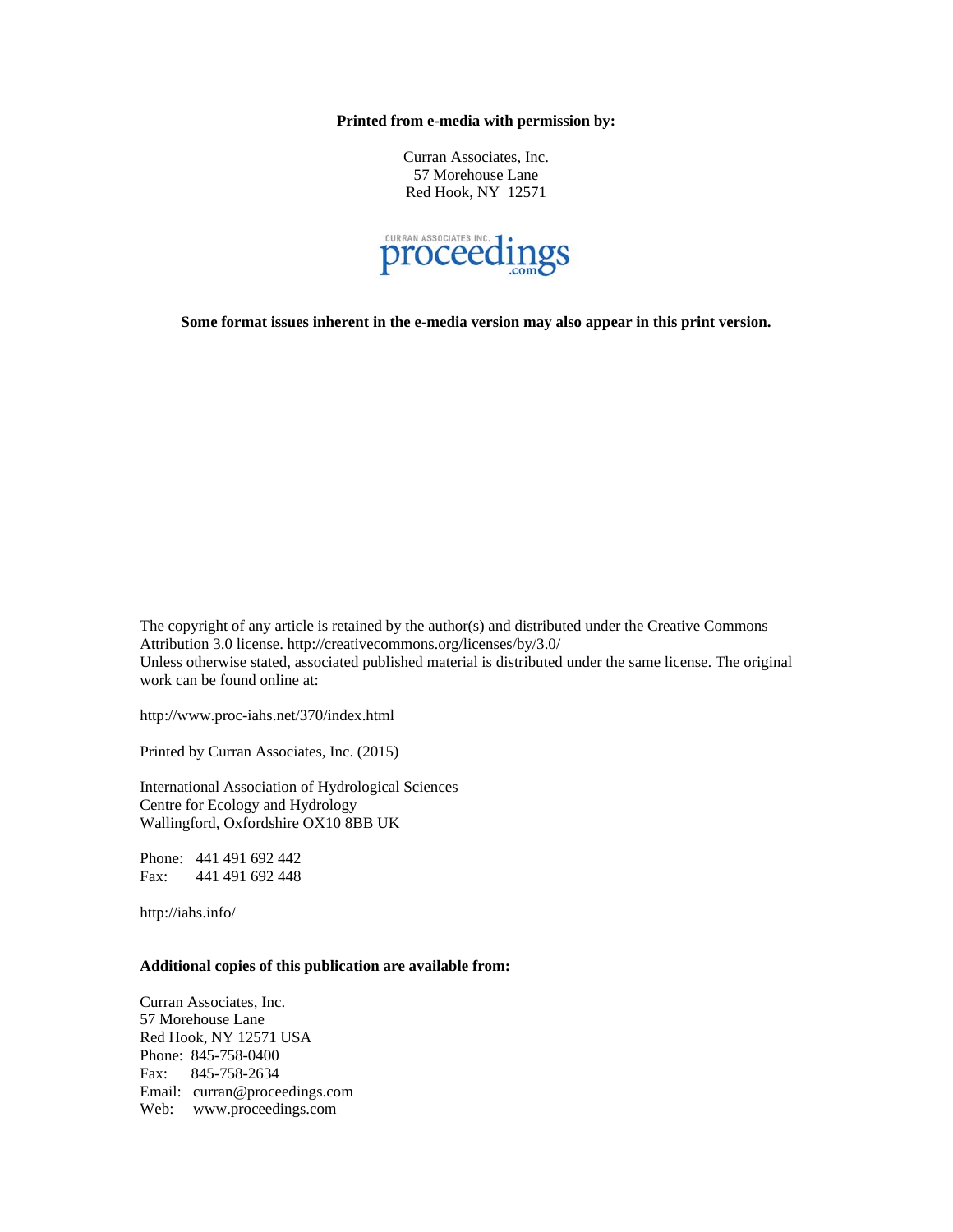### **TABLE OF CONTENTS**

| PREFACE: HS01 - CHANGES IN FLOOD RISK AND PERCEPTION IN CATCHMENTS AND                       |  |
|----------------------------------------------------------------------------------------------|--|
| M. Rogger, H. Aksoy, M. Kooy, A. Schumann, E. Toth, Y. Chen, V. Borrell Estupina, G. Blöschl |  |
|                                                                                              |  |
| URBAN FLOOD RISK AND URBANISATION EFFECTS                                                    |  |
|                                                                                              |  |
| M. Newby, S. W. Franks, C. J. White                                                          |  |
| <b>OPPORTUNITIES FOR MULTIVARIATE ANALYSIS OF OPEN SPATIAL DATASETS TO</b>                   |  |
|                                                                                              |  |
| S. Gaitan, J. A. E. ten Veldhuis                                                             |  |
| ON CORRELATION BETWEEN URBAN DEVELOPMENT, LAND SUBSIDENCE AND                                |  |
|                                                                                              |  |
| H. Z. Abidin, H. Andreas, I. Gumilar, I. R. R. Wibowo                                        |  |
| INFLUENCE OF URBAN LAND COVER CHANGES AND CLIMATE CHANGE FOR THE                             |  |
| <b>EXPOSURE OF EUROPEAN CITIES TO FLOODING DURING HIGH-INTENSITY</b>                         |  |
|                                                                                              |  |
| P. Skougaard Kaspersen, N. Høegh Ravn, K. Arnbjerg-Nielsen, H. Madsen, M. Drews              |  |
| ANALYSING THE IMPACT OF URBAN AREAS PATTERNS ON THE MEAN ANNUAL FLOW                         |  |
|                                                                                              |  |
| B. Salavati, L. Oudin, C. Furusho, P. Ribstein                                               |  |
| ANALYZING THE EFFECT OF URBANIZATION ON FLOOD CHARACTERISTICS AT                             |  |
|                                                                                              |  |
| X. Chen, C. Tian, X. Meng, Q. Xu, G. Cui, Q. Zhang, L. Xiang                                 |  |
| IMPACT ANALYSIS OF THE DECLINE OF AGRICULTURAL LAND-USE ON FLOOD RISK                        |  |
|                                                                                              |  |
| Y. Shimizu, S. Onodera, H. Takahashi, K. Matsumori                                           |  |

#### **RIVER TRAINING AND RESERVOIR EFFECTS**

| UPSTREAM STRUCTURAL MANAGEMENT MEASURES FOR AN URBAN AREA FLOODING                         |  |
|--------------------------------------------------------------------------------------------|--|
| <b>IN TURKEY</b>                                                                           |  |
| Z. Akyurek, B. Bozoglu, S. Sürer, H. Mumcu                                                 |  |
| FLOOD RISK TRENDS IN COASTAL WATERSHEDS IN SOUTH SPAIN: DIRECT AND                         |  |
|                                                                                            |  |
| M. Egüen, M. J. Polo, Z. Gulliver, E. Contreras, C. Aguilar, M. A. Losada                  |  |
| A FLOOD RISK CURVE DEVELOPMENT FOR INUNDATION DISASTER CONSIDERING                         |  |
|                                                                                            |  |
| T. Tanaka, Y. Tachikawa, K. Yorozu                                                         |  |
| FLOOD PROTECTION EFFECT OF THE EXISTING AND PROJECTED RESERVOIRS IN THE                    |  |
| AMUR RIVER BASIN: EVALUATION BY THE HYDROLOGICAL MODELING SYSTEM  63                       |  |
| Y. Motovilov, V. Danilov-Danilyan, E. Dod, A. Kalugin                                      |  |
| TWO-DIMENSIONAL HYDRODYNAMIC FLOOD MODELLING FOR POPULATED VALLEY                          |  |
|                                                                                            |  |
| V. V. Belikov, I. N. Krylenko, A. M. Alabyan, A. A. Sazonov, A. V. Glotko                  |  |
| EFFECTIVENESS OF WATER INFRASTRUCTURE FOR RIVER FLOOD MANAGEMENT -                         |  |
| PART 1: FLOOD HAZARD ASSESSMENT USING HYDROLOGICAL MODELS IN                               |  |
| <b>BANGLADESH</b>                                                                          |  |
| M. A. Gusyev, Y. Kwak, M. I. Khairul, M. B. Arifuzzaman, J. Magome, H. Sawano, K. Takeuchi |  |
| EFFECTIVENESS OF WATER INFRASTRUCTURE FOR RIVER FLOOD MANAGEMENT:                          |  |
|                                                                                            |  |
| Y. Kwak, M. Gusyev, B. Arifuzzaman, I. Khairul, Y. Iwami, K. Takeuchi                      |  |
|                                                                                            |  |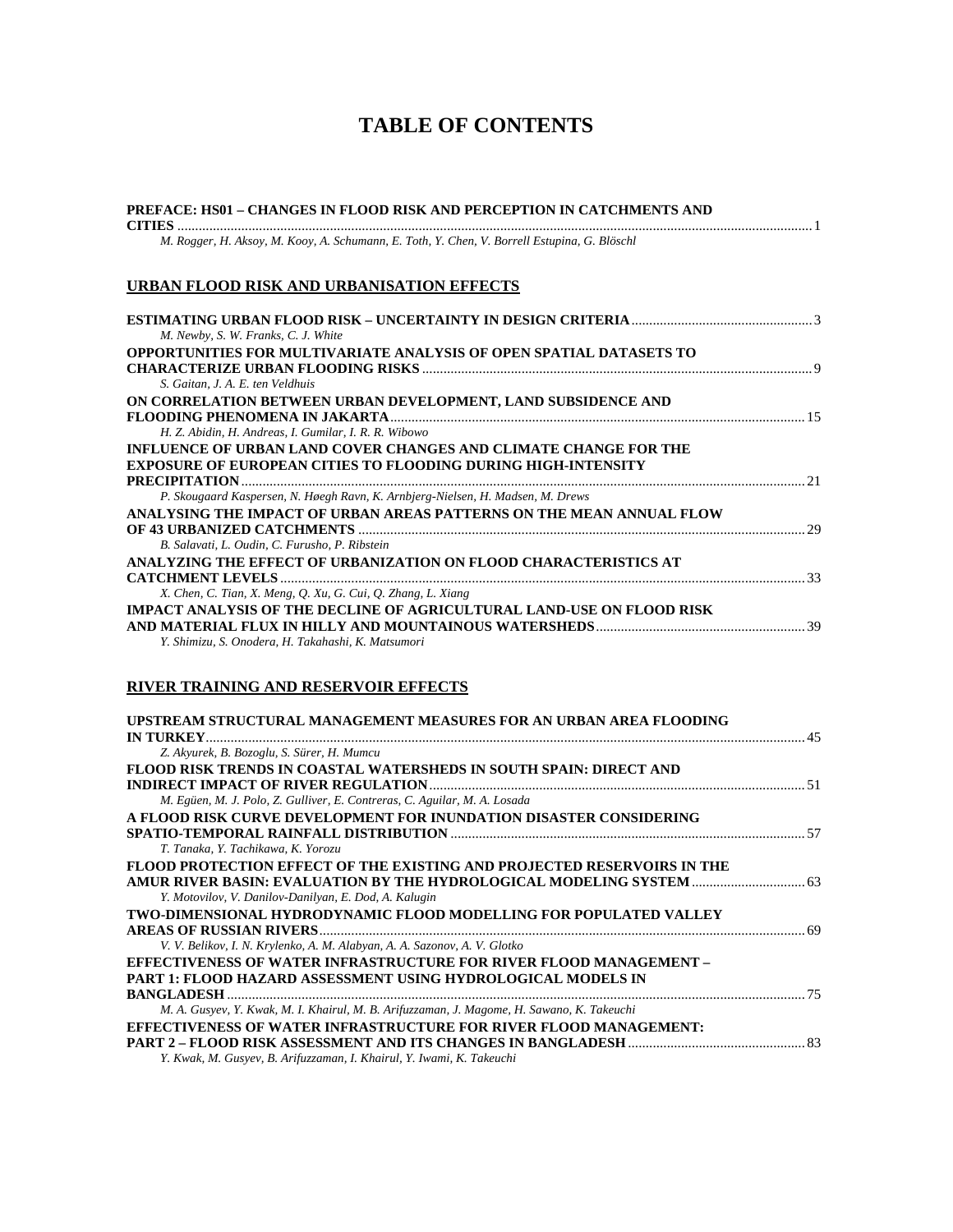#### **DETECTING FLOOD RISK CHANGE**

| A EUROPEAN FLOOD DATABASE: FACILITATING COMPREHENSIVE FLOOD RESEARCH                                               |  |
|--------------------------------------------------------------------------------------------------------------------|--|
|                                                                                                                    |  |
| J. Hall, B. Arheimer, G. T. Aronica, A. Bilibashi, M. Bohác, O. Bonacci, M. Borga, P. Burlando, A. Castellarin, G. |  |
| B. Chirico, P. Claps, K. Fiala, L. Gaál, L. Gorbachova, A. Gül, J. Hannaford, A. Kiss, T. Kjeldsen, S. Kohnová, J. |  |
| J. Koskela, N. Macdonald, M. Mavrova-Guirguinova, O. Ledvinka, L. Mediero, B. Merz, R. Merz, P. Molnar, A.         |  |
| Montanari, M. Osuch, J. Parajka, R. A. P. Perdigão, I. Radevski, B. Renard, M. Rogger, J. L. Salinas, E. Sauquet,  |  |
| M. Šraj, J. Szolgay, A. Viglione, E. Volpi, D. Wilson, K. Zaimi, G. Blöschl                                        |  |
|                                                                                                                    |  |
| S. Odunuga, O. Adegun, S. A. Raji, S. Udofia                                                                       |  |
| INVESTIGATION INTO IMPACTS OF LAND-USE CHANGES ON FLOODS IN THE UPPER                                              |  |
|                                                                                                                    |  |
| M. Yu, Q. Li, G. Lu, H. Wang, P. Li                                                                                |  |
| CHANGES IN THE SNOW WATER EQUIVALENT IN MOUNTAINOUS BASINS IN SLOVAKIA                                             |  |
|                                                                                                                    |  |
| K. Hlavcová, K. Kotríková, S. Kohnová, P. Valent                                                                   |  |
| ANALYSIS OF HYDROLOGICAL CHANGES AND FLOOD INCREASE IN NIAMEY BASED ON                                             |  |
| THE PERSIANN-CDR SATELLITE RAINFALL ESTIMATE AND HYDROLOGICAL                                                      |  |
|                                                                                                                    |  |
| C. Casse, M. Gosset                                                                                                |  |
| DYNAMICS OF THE FLOOD RESPONSE TO SLOW-FAST LANDSCAPE-CLIMATE                                                      |  |
|                                                                                                                    |  |
| R. A. P. Perdigão, G. Blöschl                                                                                      |  |
| MODELLING THE FLOOD-RISK EXTENT USING LISFLOOD-FP IN A COMPLEX                                                     |  |
|                                                                                                                    |  |
| G. Amarnath, Y. M. Umer, N. Alahacoon, Y. Inada                                                                    |  |
| A METRIC-BASED ASSESSMENT OF FLOOD RISK AND VULNERABILITY OF RURAL                                                 |  |
|                                                                                                                    |  |
| $1.7.11$ $1.7.11$ $1.7.11$                                                                                         |  |

*A. J. Adeloye, F. D. Mwale, Z. Dulanya* 

#### **DESIGN FLOOD ESTIMATION**

| <b>EXTREME FLOOD ESTIMATIONS ON A SMALL ALPINE CATCHMENT IN SWITZERLAND,</b>    |  |
|---------------------------------------------------------------------------------|--|
|                                                                                 |  |
| F. Zeimetz, J. García-Hernández, A. J. Schleiss                                 |  |
| SIMULATING HYDROLOGICAL RESPONSES WITH A PHYSICALLY BASED MODEL IN A            |  |
|                                                                                 |  |
| Q. Xu, X. Chen, J. Bi, R. Ouyang, L. Ren                                        |  |
| <b>EVALUATING EXTREME FLOOD CHARACTERISTICS OF SMALL MOUNTAINOUS BASINS</b>     |  |
|                                                                                 |  |
| L. S. Lebedeva, O. M. Semenova, T. A. Vinogradova, M. N. Kruchin, N. V. Volkova |  |
| DETERMINATION OF CURVE NUMBER FOR SNOWMELT-RUNOFF FLOODS IN A SMALL             |  |
|                                                                                 |  |
| L. Hejduk, A. Hejduk, K. Banasik                                                |  |
| ON THE POSSIBILITIES OF WATERSHED PARAMETERIZATION FOR EXTREME FLOW             |  |
|                                                                                 |  |
| S. Kohnová, B. Karabová, K. Hlavcová                                            |  |
| <b>EXTENSIVE SPATIO-TEMPORAL ASSESSMENT OF FLOOD EVENTS BY APPLICATION OF</b>   |  |
|                                                                                 |  |
| M. Schulte, A. H. Schumann                                                      |  |
| A PROCESS-BASED ANALYSIS OF THE SUITABILITY OF COPULA TYPES FOR PEAK-           |  |
|                                                                                 |  |
| J. Szolgay, L. Gaál, S. Kohnová, K. Hlavcová, R. Výleta, T. Bacigál, G. Blöschl |  |

#### **PERCEPTIONS AND MANAGEMENT**

| DECREASING FLOOD RISK PERCEPTION IN PORTO ALEGRE – BRAZIL AND ITS |  |
|-------------------------------------------------------------------|--|
|                                                                   |  |
| D. G. Allasia, R. Tassi, D. Bemfica, J. A. Goldenfum              |  |